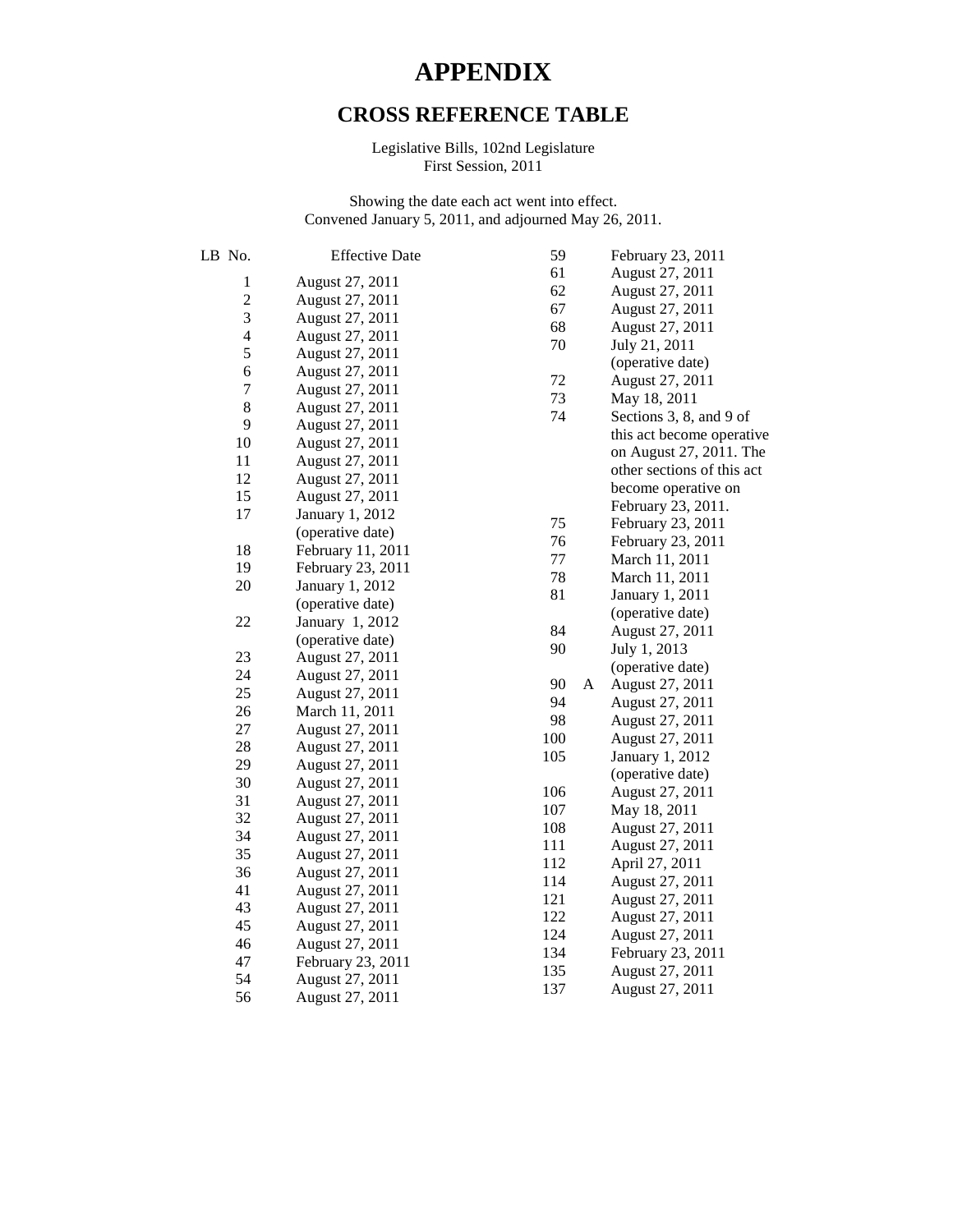| 142 |   | August 27, 2011                  |
|-----|---|----------------------------------|
| 146 |   | August 27, 2011                  |
| 151 |   | Sections 6, 8, 17, 18, and       |
|     |   | 21 of this act become            |
|     |   | operative on May 25,             |
|     |   | 2011. The other sections         |
|     |   | of this act become               |
|     |   |                                  |
|     |   | operative on August 27,<br>2011. |
| 152 |   | August 27, 2011                  |
| 154 |   | August 27, 2011                  |
| 155 |   | August 27, 2011                  |
| 156 |   | August 27, 2011                  |
|     |   |                                  |
| 157 |   | January 1, 2012                  |
|     |   | (operative date)                 |
| 157 | A | August 27, 2011                  |
| 158 |   | August 27, 2011                  |
| 159 |   | March 17, 2011                   |
| 160 |   | August 27, 2011                  |
| 162 |   | August 27, 2011                  |
| 163 |   | August 27, 2011                  |
| 163 | A | August 27, 2011                  |
| 164 |   | August 27, 2011                  |
| 165 |   | August 27, 2011                  |
| 167 |   | August 27, 2011                  |
| 170 |   | January 1, 2012                  |
|     |   | (operative date)                 |
| 176 |   | August 27, 2011                  |
| 177 |   | August 27, 2011                  |
| 178 |   | August 27, 2011                  |
| 178 | A | August 27, 2011                  |
| 179 |   | August 27, 2011                  |
| 181 |   | August 27, 2011                  |
| 181 | A | August 27, 2011                  |
| 191 |   | March 17, 2011                   |
| 197 |   | August 27, 2011                  |
| 207 |   | April 15, 2011                   |
| 208 |   | August 27, 2011                  |
| 210 |   | Sections 3, 4, 5, 6, 11,         |
|     |   |                                  |
|     |   | 14, 15, and 17 of this act       |
|     |   | become operative on              |
|     |   | August 27, 2011. The             |
|     |   | other sections of this act       |
|     |   | become operative on              |
|     |   | October 1, 2011.                 |
| 210 | A | August 27, 2011                  |
| 211 |   | October 1, 2011                  |
|     |   | (operative date)                 |
| 212 |   | February 23, 2011                |
| 215 |   | March 11, 2011                   |
| 218 |   | August 27, 2011                  |
| 225 |   | March 11, 2011                   |
| 226 |   | August 27, 2011                  |

| 228        |   | August 27, 2011                                       |
|------------|---|-------------------------------------------------------|
| 229        |   | May 18, 2011                                          |
| 229        | A | May 18, 2011                                          |
| 230        |   | August 27, 2011                                       |
| 234        |   | August 27, 2011                                       |
| 235        |   | April 27, 2011                                        |
| 237        |   | August 27, 2011                                       |
| 241        |   | February 23, 2011<br>March 11, 2011                   |
| 243        |   |                                                       |
| 248        |   | August 27, 2011                                       |
| 252        |   | July 1, 2011                                          |
|            |   | (operative date)                                      |
| 254        |   | August 27, 2011                                       |
| 257        |   | August 27, 2011                                       |
| 259        |   | August 27, 2011                                       |
| 260        |   | July 1, 2012                                          |
|            |   | (operative date)                                      |
| 261        |   | August 27, 2011                                       |
| 264        |   | March 11, 2011                                        |
| 265        |   | August 27, 2011                                       |
| 274        |   |                                                       |
| 277        |   | August 27, 2011<br>August 27, 2011<br>August 27, 2011 |
| 278        |   |                                                       |
| 279        |   | August 27, 2011                                       |
| 281        |   | August 27, 2011                                       |
| 284        |   | August 27, 2011                                       |
| 286        |   | August 27, 2011                                       |
| 289        |   | January 1, 2012                                       |
|            |   | (operative date)                                      |
| 289        | A | August 27, 2011                                       |
| 292        |   | July 1, 2011                                          |
|            |   | (operative date)                                      |
| 297<br>303 |   | August 27, 2011                                       |
| 305        |   | August 27, 2011<br>August 27, 2011                    |
| 305        | А | August 27, 2011                                       |
| 308        |   | August 27, 2011                                       |
| 309        |   | May 18, 2011                                          |
| 311        |   | August 27, 2011                                       |
| 314        |   | August 27, 2011                                       |
| 315        |   | May 18, 2011                                          |
| 326        |   | March 11, 2011                                        |
| 329        |   | August 27, 2011                                       |
| 331        |   | August 27, 2011                                       |
| 332        |   | August 27, 2011                                       |
| 333        |   |                                                       |
| 334        |   | March 16, 2011<br>March 11, 2011                      |
| 335        |   | August 27, 2011                                       |
| 337        |   | April 27, 2011                                        |
| 342        |   | August 27, 2011                                       |
| 345        |   | May 25, 2011                                          |
| 345        | A | May 25, 2011                                          |
| 347        |   | August 27, 2011                                       |
|            |   |                                                       |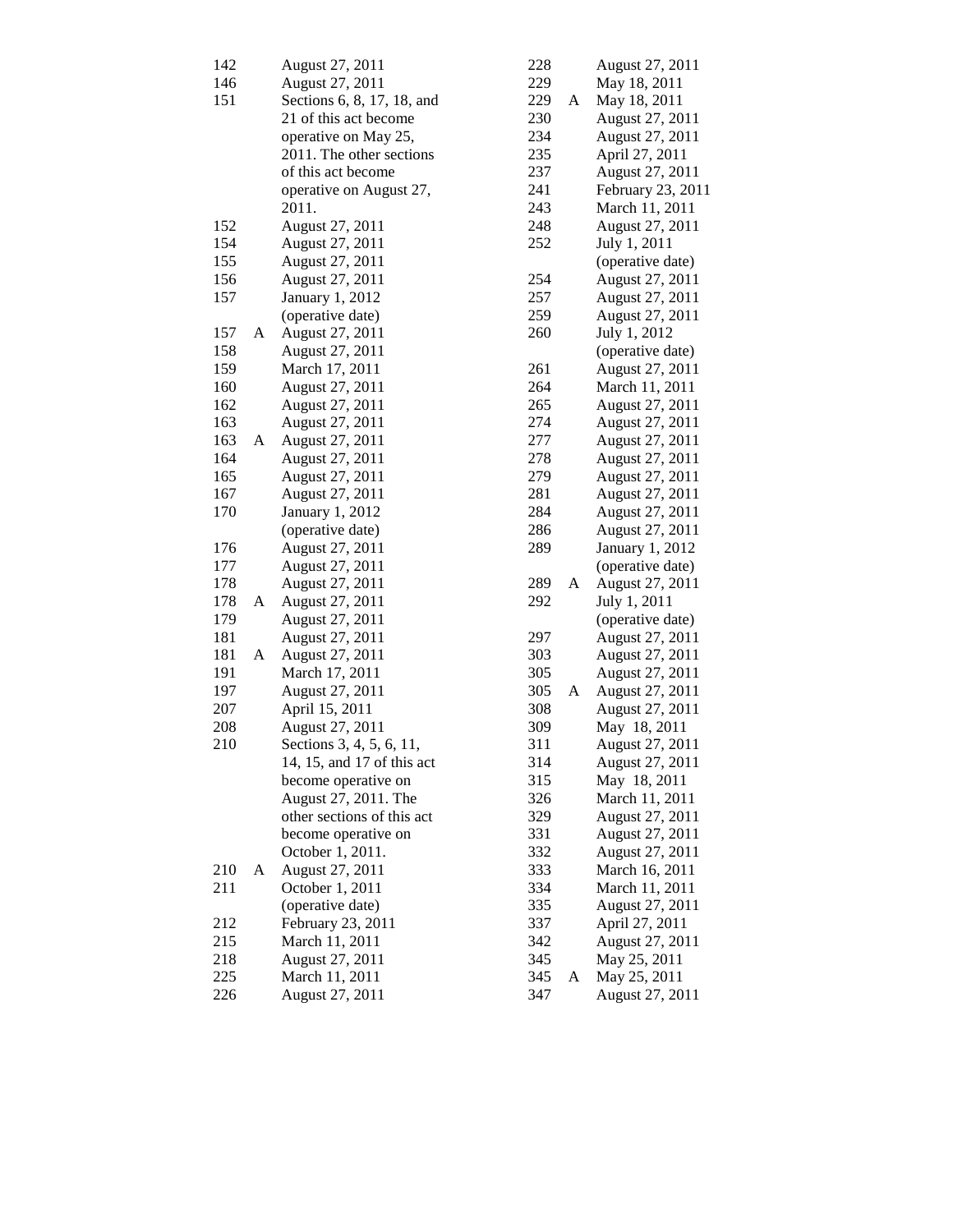| 360 |   | Sections 3 and 7 of this   |          | Revenue Code of 1986,        |  |
|-----|---|----------------------------|----------|------------------------------|--|
|     |   | act become operative on    |          | as amended. Sections 14,     |  |
|     |   | October 1, 2011. The       |          | 15, 18, and 19 of this act   |  |
|     |   | other sections of this act |          | become operative on July     |  |
|     |   | become operative on        |          | 1, 2011. The other           |  |
|     |   | January 1, 2010.           |          | sections of this act         |  |
| 366 |   | August 27, 2011            |          | become operative on          |  |
| 368 |   | August 27, 2011            |          | September 1, 2011.           |  |
| 373 |   | May 18, 2011               | 389<br>A | May 25, 2011                 |  |
| 374 |   | July 1, 2011               | 390      | Sections 1, 2, 3, 4, 5, 6,   |  |
|     |   | (operative date)           |          | 7, 8, 9, 10, 11, 12, 13, 14, |  |
| 375 |   | July 1, 2011               |          | 16, 17, 18, 19, 20, 25, 26,  |  |
|     |   | (operative date)           |          | 27, 28, 30, 31, 32, 33, 34,  |  |
| 376 |   | July 1, 2011               |          | 35, 38, and 39 of this act   |  |
|     |   | (operative date)           |          | become operative on July     |  |
|     |   |                            |          |                              |  |
| 377 |   | July 1, 2011               |          | 1, 2011. The other           |  |
|     |   | (operative date)           |          | sections of this act         |  |
| 378 |   | May 18, 2011               |          | become operative on          |  |
| 379 |   | May 18, 2011               |          | May 27, 2011.                |  |
| 380 |   | July 1, 2011               | 394      | May 18, 2011                 |  |
|     |   | (operative date)           | 396      | August 27, 2011              |  |
| 382 |   | May 5, 2011                | 397      | Sections 11, 12, 13, and     |  |
| 382 | A | May 5, 2011                |          | 35 of this act become        |  |
| 383 |   | July 1, 2011               |          | operative on July 1,         |  |
|     |   | (operative date)           |          | 2012. Section 33 of this     |  |
| 384 |   | Sections 16, 32, 33, 36,   |          | act becomes operative on     |  |
|     |   | 37, 38, and 41 of this act |          | August 27, 2011. The         |  |
|     |   | become operative on        |          | other sections of this act   |  |
|     |   | May 12, 2011. Sections     |          | become operative on          |  |
|     |   | 1, 5, 20, 21, 22, 23, 27,  |          | October 1, 2011.             |  |
|     |   | 28, 29, 30, 31, and 40 of  | 399      | March 17, 2011               |  |
|     |   | this act become operative  | 400      | August 27, 2011              |  |
|     |   | on July 1, 2011. The       | 401      | August 27, 2011              |  |
|     |   | other sections of this act | 404      | January 1, 2012              |  |
|     |   | become operative on        |          | (operative date)             |  |
|     |   | August 27, 2011.           | 406      | August 27, 2011              |  |
| 384 | A | May 12, 2011               | 407      | August 27, 2011              |  |
| 385 |   | April 27, 2011             | 410      | January 1, 2012              |  |
| 386 |   | June 1, 2011               |          | (operative date)             |  |
|     |   | (operative date)           | 410<br>A | August 27, 2011              |  |
| 387 |   | October 1, 2011            | 413      | August 27, 2011              |  |
|     |   | (operative date)           | 421      | January 1, 2012              |  |
| 387 | A | August 27, 2011            |          | (operative date)             |  |
| 388 |   | October 1, 2011            | 423      | August 27, 2011              |  |
|     |   | (operative date)           | 424      | August 27, 2011              |  |
| 388 | A | August 27, 2011            | 431      | April 27, 2011               |  |
| 389 |   | Sections 12, 13, and 16    | 449      | August 27, 2011              |  |
|     |   | of this act become         | 453      | August 27, 2011              |  |
|     |   | operative for all taxable  | 454      | August 27, 2011              |  |
|     |   | years beginning or         | 455      | August 27, 2011              |  |
|     |   | deemed to begin on or      | 458      | August 27, 2011              |  |
|     |   | after January 1, 2011,     | 462      | August 27, 2011              |  |
|     |   | under the Internal         | 463      | Sections 6, 7, 8, 9, 10,     |  |
|     |   |                            |          |                              |  |